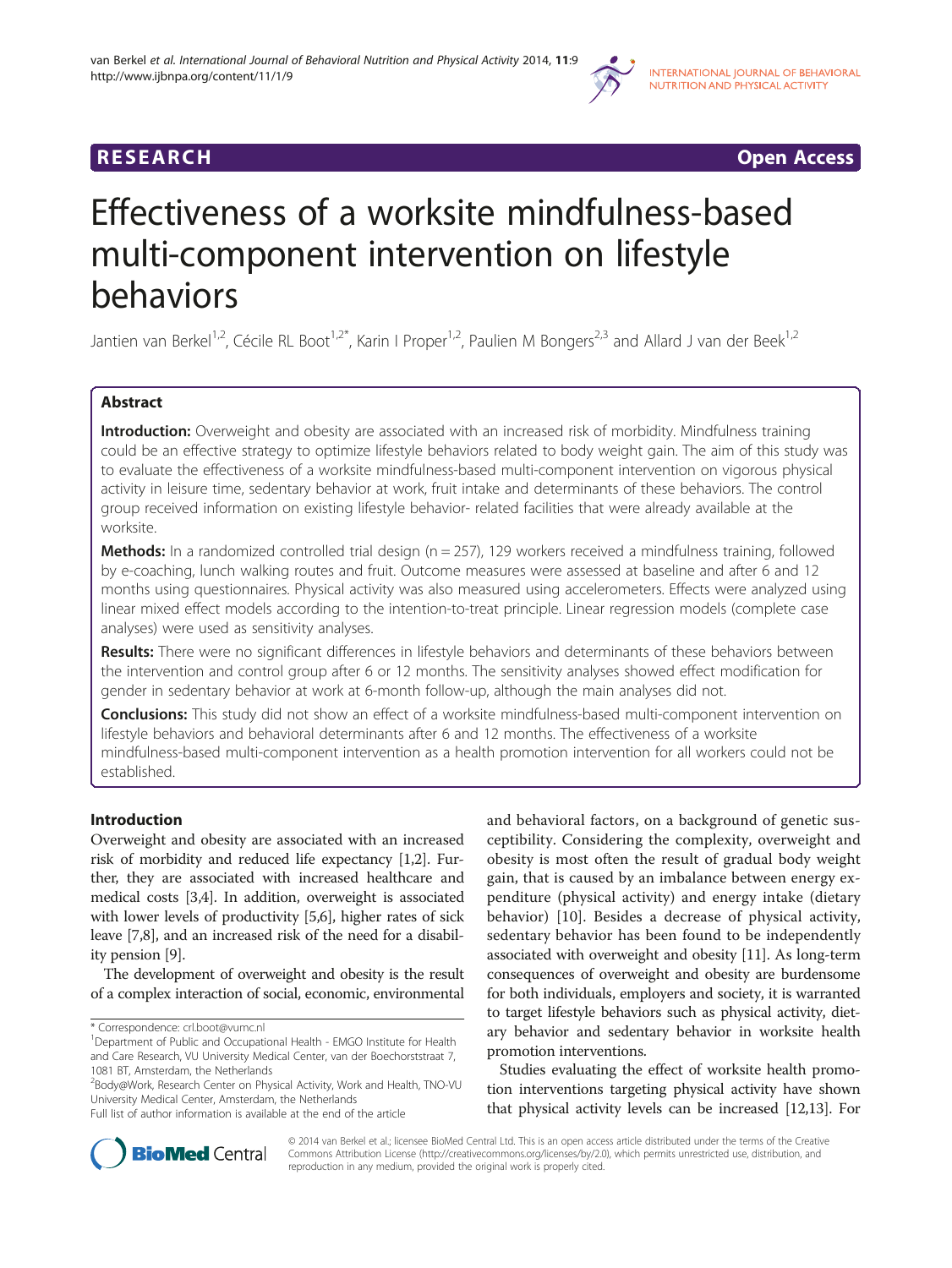example, moderate evidence was found for exercise training and active commuting interventions [\[13](#page-9-0)]. With respect to dietary behavior, a recent review showed limited to moderate evidence for a favourable effect of educational, environmental and multicomponent interventions [[14](#page-9-0)]. To date, reviews of worksite interventions aimed at reducing sedentary behavior do not yet exist, probably because this field of research is relatively new. Controlled trials on feasibility and effectiveness of worksite interventions to reduce and break up sedentary behaviors at the worksite are thus needed [\[15](#page-9-0)].

It has been hypothesized that a (worksite) mindfulness training is an effective strategy to improve lifestyle be-haviors and prevent overweight and obesity [\[16,17](#page-9-0)]. According to Chatzisarantis & Hagger [[17](#page-9-0)], the working mechanism of mindfulness for lifestyle behaviors is to positively moderate the intention-behavior relationship [[17](#page-9-0)]. In other words, being more mindful leads to behaving as intended. Positive effects of mindfulness based interventions outside the workplace have been reported for weight loss [[18](#page-9-0),[19\]](#page-10-0), short term increases in physical activity [[20](#page-10-0)], and decreases of food cravings, external and emotional dietary behavior [[21\]](#page-10-0). To date, no studies have evaluated the effectiveness of worksite mindfulness training on physical activity, dietary behavior and sedentary behavior.

In the "Mindful 'Vitality In Practice' (VIP)" study, we developed a worksite intervention aimed at improving physical activity, dietary behavior and sedentary behavior of workers at two Dutch research institutes [\[22](#page-10-0)]. The intervention was developed in a systematic way, based on the Intervention Mapping (IM) approach [\[23\]](#page-10-0). The study population played an important role in the development. Based on a needs assessment, the following behaviors were selected to target in the study population; vigorous physical activity in leisure time, sedentary behavior at work and fruit and vegetable intake [\[22](#page-10-0)]. The main element of the intervention was a mindfulness training. The aim of the present study was to evaluate the effectiveness of a worksite mindfulness-based multi-component intervention on the selected behaviors; vigorous physical activity in leisure time, sedentary behavior at work and fruit and vegetable intake, and behavioral determinants among workers of two Dutch research institutes.

## Methods

## Design and sample size calculation

The effectiveness of the Mindful VIP intervention was evaluated in a Randomized Controlled Trial. Participants who gave informed consent were measured at baseline (T0), as well as 6 months (T1), and 12 months (T2) of follow-up. The study design and procedures have been approved by the Medical Ethics Committee of the VU University Medical Center, Amsterdam, the Netherlands.

The effects of the Mindful VIP intervention have been evaluated on two types of outcome measures: mental health related outcomes (i.e. work engagement) and lifestyle related outcomes. Since these types of outcomes had a different theoretical background and approach, the results have been reported in two different papers. The current paper describes the results on the lifestyle related outcomes. The results on the mental health outcomes are presented elsewhere (PLOS One in press), as are the details of the randomized controlled trial design [\[22](#page-10-0)].

The sample size was based on finding an effect on work engagement, which was chosen as the primary outcome of the RCT. An effect of a 10% increase in mean score was expected to be relevant and feasible. With a power of 90% and a two-sided alpha of 5%, both groups needed 89 participants. Accounting for a loss to follow-up of 25% over 12 months, each group needed 119 workers at baseline, thus an initial total of 238 participants for the two groups. The sample size calculation has been described more extensively elsewhere [\[22](#page-10-0)]. (Trial registration number: NTR2199.)

#### Participants

All employees from two Dutch research institutes were invited to participate, between April 2010 and November 2010. The two research institutes added up to a total of 1820 employees (1570 and 250 respectively). Employees were considered eligible if they had signed informed consent, were not on sick leave for more than 4 weeks, and were not pregnant at the time of recruitment. In total, 257 participants were included at baseline. Mean age of the study population was 46 years. Furthermore, the study population consisted for 67% of women. About 60% of the study population had a healthy weight (BMI between 18.5 and 25).

#### Randomization and blinding

After baseline measurements, participants were individually randomized to either the intervention or control group, using a computer-generated randomization sequence. Blinding of the participants and the trainers was not possible. After randomization, the research assistant notified each participant by e-mail about the group he or she was allocated to. Participants in both groups received a link to an intranet web page, with information about the health- and vitality-related offers of the participating organisations. In addition, the intranet web page of the intervention group contained information about the intervention and intervention materials.

## Intervention

The total duration of the intervention was six months. The Mindful VIP intervention comprised 8 weeks of incompany mindfulness training with homework exercises,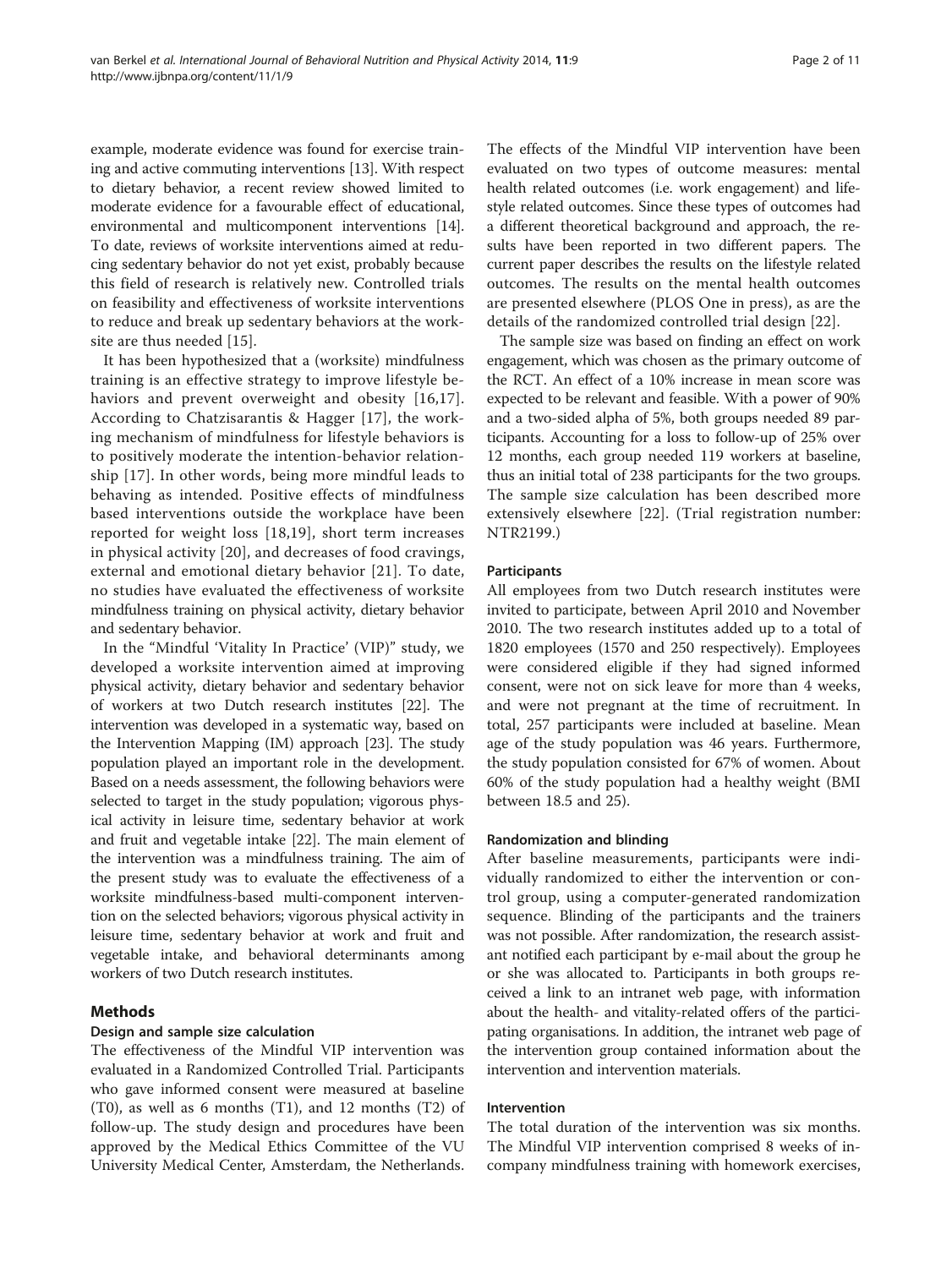followed by 8 sessions of e–coaching. The weekly mindfulness training sessions took 90 minutes and were held in a room at the worksite in a group setting of 4 to 17 participants. They participated in their own time (not during paid working hours), but the timetable was adapted to working hours as much as possible (before working hours, around lunch time and after working hours). The homework exercises comprised a variety of formal ("body scan" meditation, sitting meditation) and informal exercises (small exercises, such as breathing exercises when starting up the computer, and grocery shopping mindfully) and took approximately 30 minutes per day on 5 days per week. Materials for this training consisted of 2 cd's with guided meditation exercises and a booklet with examples of workplace situations, background and (workplace) exercises. A short overview of the mindfulness intervention program is presented in Table 1. The mindfulness training was led by four certified trainers. These trainers were all members of the Society of Mindfulness-Based trainers in the Netherlands and Flanders, which means they have followed a mindfulness trainer education that is recognized by this Society. The e-coaching was integrated into the mindfulness training and was adapted to the mindfulness context as much as possible. Kindness and awareness were key-elements. During the penultimate session, the participants were asked to write a Personal Energy Plan (PEP), setting goals for themselves, answering the central question: "What do I need to do, to feel well at work?",

|                | Week Theme                                                | <b>Homework formal exercises</b>                                                                 | Homework informal exercises (time in minutes per<br>week)                                                             |  |  |  |
|----------------|-----------------------------------------------------------|--------------------------------------------------------------------------------------------------|-----------------------------------------------------------------------------------------------------------------------|--|--|--|
| $\mathbf{1}$   | Training mindful attention                                | - Bodyscan (5 x 20 min p/week)                                                                   | - Walking with mindful attention (3 min)                                                                              |  |  |  |
|                |                                                           |                                                                                                  | - Eating (3 bites) with mindful attention (3 min)                                                                     |  |  |  |
|                |                                                           |                                                                                                  | - Stop, sit and do nothing for 1 minute (5 x 1 min p/week)                                                            |  |  |  |
|                |                                                           |                                                                                                  | - Read the booklet (background information, working<br>situations)                                                    |  |  |  |
| $\overline{2}$ | Gaining by stopping and<br>exploring boundaries           | - Bodyscan and or sitting meditation<br>$(5 \times 20 \text{ min } p/$ week)                     | - Logbook for (small) pleasant happenings<br>$(5 \times 5 \text{ min } p/week)$                                       |  |  |  |
|                |                                                           |                                                                                                  | - Meditation exercise to start the working day (5 x 3 min)                                                            |  |  |  |
|                |                                                           |                                                                                                  | - Meditation exercise to finish the working day (5 x 3 min)                                                           |  |  |  |
| 3              | Switching from doing to<br>being                          | - Bodyscan (5 x 20 min p/week)                                                                   | - Logbook for (small) unpleasant happenings<br>$(5 \times 5 \text{ min } p/week)$                                     |  |  |  |
|                |                                                           | - Breathing exercises (5 x 3 min/week)                                                           | - Standing meditation in front of the window (1 3 min p/week)                                                         |  |  |  |
|                |                                                           |                                                                                                  | - Eat a raisin/apple/ with attention                                                                                  |  |  |  |
|                |                                                           |                                                                                                  | - Walk the stairs with attention                                                                                      |  |  |  |
| $\overline{4}$ | Vigor and balance                                         | - Office yoga (5 x 20 min)                                                                       | - Walking with mindful attention (3 min)                                                                              |  |  |  |
|                |                                                           | - Breathing exercises (5 x 3 min/week)                                                           | - Meditation exercise to finish the working day (3 min)                                                               |  |  |  |
|                |                                                           |                                                                                                  | - Yoga balance exercise (3 min)                                                                                       |  |  |  |
|                |                                                           |                                                                                                  | - Meditation (breathing) exercise with moments of<br>inspiration or vigor (3 min)                                     |  |  |  |
| 5              | Inspiration for working<br>and living                     | - Sitting meditation (3 x 20 min p/week)                                                         | - Value orientation exercise (1 x 20 min                                                                              |  |  |  |
|                |                                                           | - Breathing exercise (3 min, each stressful or<br>joyous moment)                                 | - Guided meditation exercise "the tree" (values) (1 x 20 min)                                                         |  |  |  |
| 6              | Maintaining your center in<br>interpersonal relationships | - Sitting meditation or body scan at choice<br>$(5 \times 20 \text{ min } p/$ week)              | - Set your mobile phone alarm daily on a random moment<br>and stop for one minute to notice how you are doing (1 min) |  |  |  |
|                |                                                           | - Room for breathing exercise, and notice your<br>needs (3 min, each stressful or joyous moment) | - Compliment a colleague, notice what happens, internally<br>and externally (1 min)                                   |  |  |  |
|                |                                                           |                                                                                                  | - Train a different sense each day (hearing, seeing, etc.)<br>$(5 \times 1 \text{ min})$                              |  |  |  |
| $\overline{7}$ | Handling habits                                           | - Walking meditation $(3 \times 30 \text{ min p/week})$                                          | - Write your Personal Energy Plan: what do you need to feel<br>well at work? How can you attain that?                 |  |  |  |
|                |                                                           |                                                                                                  | - Mindful grocery shopping (using senses)                                                                             |  |  |  |
|                |                                                           |                                                                                                  | - 'Awareness of intake' exercise (information, light, computer,<br>phone, food, drinks) (1 day)                       |  |  |  |
| 8              | Caring for yourself                                       | - Free choice of previous exercises                                                              | - Personal Energy Plan                                                                                                |  |  |  |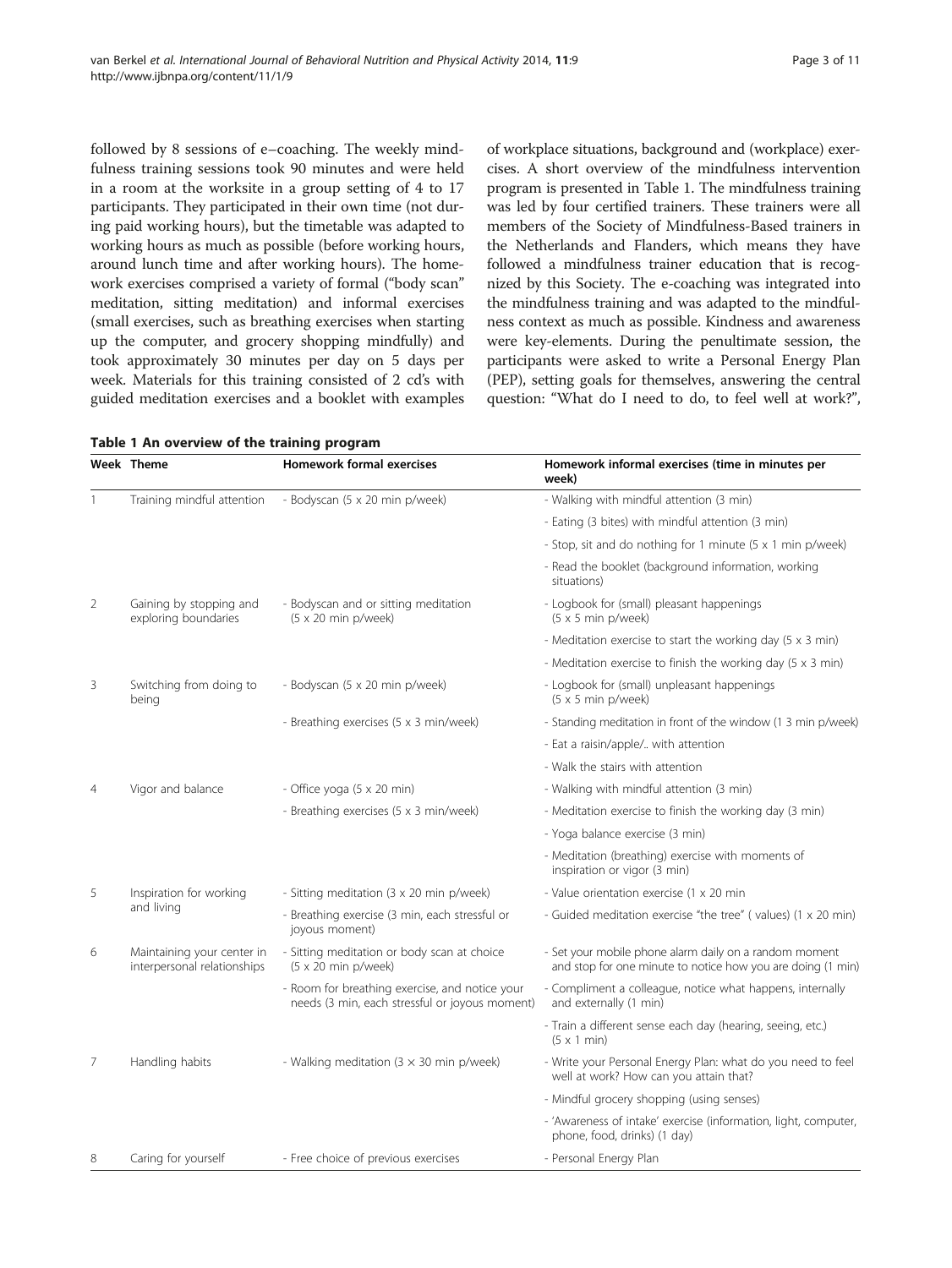using the techniques and exercises from the training. (For example: 'to sit and meditate five times a week', or 'to concentrate on my breath before speaking up in a meeting'). They had to e-mail the PEP to the trainer before the last session and that marked the start of the coaching by email. The trainers provided 8 e-coaching sessions, existing of positive feedback (kindness) on the PEP and answers to questions. Additionally, free fruit and snack vegetables were provided during 6 months. Furthermore, lunch walking routes, and a buddy-system were offered as supportive tools. Fruit was provided at the location where the training was held. Lunch walking routes were provided by an intranet webpage. The buddy system was incorporated in the mindfulness training: the training was given in group setting and, in addition, participants were asked to form pairs to discuss homework exercises and to keep in contact between the sessions. More details of the intervention and its development are described elsewhere [[22](#page-10-0)].

## **Measurements**

## Vigorous physical activity in leisure time

Vigorous physical activity in leisure time was measured both subjectively and objectively.

The Short Questionnaire to Assess Health Enhancing Physical Activity (SQUASH) [\[24](#page-10-0)] was used to measure duration, frequency and intensity of work transportation, household activities, leisure activities and work activities over the time period of one week. The SQUASH has shown to be sufficiently reliable and valid in a sample of Dutch adults [\[24](#page-10-0)]; the Spearman correlation coefficient for total reproducibility was 0.58 (95% confidence interval 0.36-0.74), and the Spearman correlation coefficient for total relative validity in comparison with the accelerometer was 0.45 (95% confidence interval 0.17-0.66). Items measuring time spent on vigorous physical activity in leisure time (i.e. sports) were selected and used to calculate the total duration of vigorous physical activity in minutes per week.

Vigorous physical activity was also assessed in a randomly selected subgroup ( $n = 100$ ), using an accelerometer (Tri-axis Acti trainer activity monitor, Actigraph) over the time period of one week. Data were scored and interpreted using ActiLife 6.5.2, (ActiGraph, Pensacola) and participants was asked to wear an accelerometer on the hip during a period of 7 consecutive days, except while sleeping, washing and swimming. Participants wore the same accelerometer at every measurement (T0, T1, T2). A valid day was defined as at least ten hours of wearing time [[25](#page-10-0)]. A valid week consisted of at least three valid days. Non-wearing periods were determined by a threshold of more than 30 minutes with 0 counts/ minute. An epoch duration of 60 seconds was used [[25,26\]](#page-10-0). The recommended cut-off point of more than 5725 counts per minute was used to calibrate the data to

the intensity level 'vigorous' [\[27,28\]](#page-10-0). Total time spent in this category in minutes per week was calculated by summing all valid time periods in that category, divided by the number of valid wearing days (resulting in minutes per day) as the number of wearing days may vary across participants, and consequently multiplied by seven (resulting in minutes per week).

## Sedentary behavior at work

To assess sedentary behavior at work, the questionnaire was based on an instrument used in a previous study to assess time spent sitting while at work [[29](#page-10-0)]. Participants were asked to estimate time spent in hours per day, and in days per week on the following sedentary activities at work: 1) computer use, 2) reading, 3) meetings, 4) phone use, and 5) other activities.

## Fruit intake

Fruit intake was assessed by the Short Fruit and Vegetable Questionnaire [\[30\]](#page-10-0), which is assumed to be adequately valid (range Spearman's  $r = 0.79 - 0.80$  for repeated mea-surements in the control group) [[31](#page-10-0)]. The questionnaire consists of six questions for fruit consumption. Participants marked the number of servings of fruit (pieces or glasses of unsweetened juice, which added up equally) they consumed and the number of days per week, in an average week. The weekly total was divided by seven (days a week) to calculate the mean number of servings per day.

## Determinants of lifestyle behaviors

Determinants are considered 'those factors that have been found to be associated with behaviors' [\[23\]](#page-10-0) p195. Key determinants of the targeted lifestyle behaviors were identified in the development of the intervention in three focus group interviews among the study population, in combination with literature [[22](#page-10-0)]. The determinants perceived behavioral control, intention and perceived barriers were hypothesized to explain the working mechanism of mindfulness on lifestyle behaviors [[17](#page-9-0)].

Perceived behavioral control consists of two elements: self-efficacy and controllability (i.e. the beliefs of the ability to carry out a certain behavior and control over the behavior) [\[32\]](#page-10-0). Both these elements were measured as recommended by Ajzen [\[32](#page-10-0)] on a seven-point Likert scale. The items and scales for perceived behavioral control for vigorous physical activity and fruit intake, and their psychometric properties are presented in Table [2](#page-4-0). Internal reliability was acceptable (range Cronbach's  $\alpha$  = 0.67-0.76) at all 3 measurements (T0-T1-T2) for perceived behavioral control of vigorous physical activity. For perceived behavioral control of fruit intake however, internal reliability was unacceptable (Cronbach's α < 0.5) at all 3 measurements. Therefore, the corresponding items have been analyzed separately.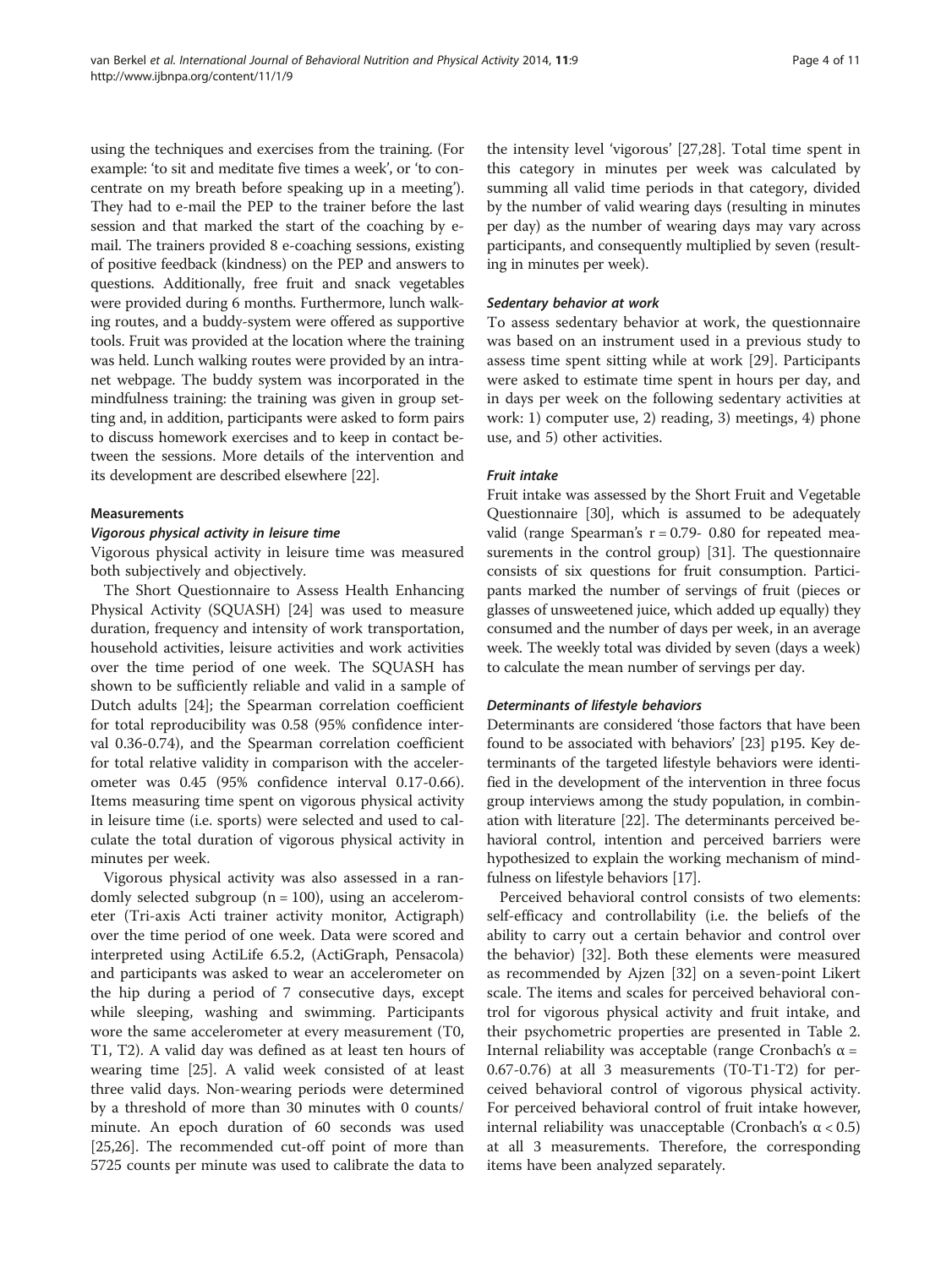| <b>Determinant</b>                   | Item (on a 7-point Likert scale)                                                                                                                                                                 |     |     | Cronbach's a |  |  |
|--------------------------------------|--------------------------------------------------------------------------------------------------------------------------------------------------------------------------------------------------|-----|-----|--------------|--|--|
|                                      |                                                                                                                                                                                                  | T0  | T1  | T2           |  |  |
| control                              | Perceived behavioral Exercising vigorously for at least 3 times 20 minutes this week is for me (completely possible – completely<br>impossible)                                                  | .76 | .67 | .70          |  |  |
| Physical activity                    | If I wanted to, I could exercise vigorously for at least 3 times 20 minutes this week (I completely agree- I<br>completely disagree)                                                             |     |     |              |  |  |
|                                      | How much control do you experience on the amount of vigorous physical activity you have this week? (no<br>control - complete control)*                                                           |     |     |              |  |  |
|                                      | The extent to which I exercise vigorously this week is mostly up to me. (completely agree- completely<br>disagree)                                                                               |     |     |              |  |  |
| control                              | Perceived behavioral Eating at least 2 pieces of fruit per day this week is for me (completely possible – completely impossible)                                                                 |     |     | $30**$       |  |  |
| Fruit intake                         | If I wanted to, I could eat at least 2 pieces of fruit per day this week (I completely agree- I completely<br>disagree)                                                                          |     |     |              |  |  |
|                                      | How much control do you experience on the amount of fruit you eat this week? (no control – complete<br>control)*                                                                                 |     |     |              |  |  |
|                                      | The extent to which I eat fruit this week is mostly up to me. (completely agree- completely disagree)                                                                                            |     |     |              |  |  |
| Intention                            | I intend to exercise vigorously for at least 3 times 20 minutes this week. (completely agree- completely<br>disagree)                                                                            | .94 | .90 | .86          |  |  |
| Physical activity                    | I try to exercise vigorously for at least 3 times 20 minutes this week. (completely agree-completely<br>disagree)                                                                                |     |     |              |  |  |
| Intention                            | I intend to eat daily at least 2 pieces of fruit this week. (completely agree-completely disagree)                                                                                               | .96 | .94 | .93          |  |  |
| Fruit intake                         | I try to eat daily 2 pieces of fruit this week. (completely agree- completely disagree)                                                                                                          |     |     |              |  |  |
| Perceived barriers<br>(lack of time) | I do not have enough time to engage in vigorous physical activity at least 3 times for 20 minutes this<br>week, because of my work. (completely agree- completely disagree)*                     | .71 | .82 | .76          |  |  |
| Physical activity                    | I do not have enough time to engage in vigorous physical activity at least 3 times for 20 minutes this<br>week, because of my family life/ social life. (completely agree- completely disagree)* |     |     |              |  |  |

#### <span id="page-4-0"></span>Table 2 Measurement of behavioral determinants: items and psychometric properties

\*Negative items have been recoded for analyse.

\*\*Cronbach's alpha is unacceptable, even when items were deleted. Therefore, items have been analysed separately.

Behavioral intention was measured by 2 items on a seven-point Likert scale for both vigorous physical activity and fruit intake [\[32](#page-10-0)]. Psychometric qualities were good to excellent at all 3 measurements (T0-T1-T2) for both vigorous physical activity (range Cronbach's  $\alpha$  = 0.86- 0.94) and fruit intake (range Cronbach's  $\alpha$  = 0.93-0.96) (Table 2). Perceived barriers reflects the perception of obstacles to perform a specific (desirable) behavior [[33\]](#page-10-0). A lack of time is a quite commonly perceived barrier, which impedes individuals to engage in physical activity [[34\]](#page-10-0). Perceived barriers for physical activity were measured on a seven-point Likert scale by 2 items as presented in Table 2. Internal reliability was acceptable (range Cronbach's  $\alpha$  = 0.71- 0.82).

## Covariates

At baseline, data on potential effect modifiers and confounders were assessed, including age, gender, education (assessed in two categories of highest completed education: higher vocational education/university; or other), marital status (assessed in two categories: married/ significant other; single/divorced/widow/widower), weight status (assessed in two categories based on Body Mass Index (BMI): healthy body weight  $BMI < 25$  kg/m<sup>2</sup>; overweight BMI  $\geq$  25 kg/m<sup>2</sup>); and for women: pregnancy during the follow-up period.

BMI is calculated by dividing body weight in kilograms by the square of the body height in meters. Body height and body weight were measured by trained research assistants. Body height was measured to the nearest 0.1 cm without shoes. Body weight was measured to the nearest 0.5 kg in participants wearing indoor clothing and no shoes, after emptying their pockets. Measurements were repeated to increase reliability. Cohen's kappa for the repeated measures of weight ranged from 0.76 to 0.87, which can be considered satisfactory.

#### Statistical analyses

We performed linear mixed effect models for each outcome measure with the outcome measures as the dependent variable, group (intervention vs. control group) as independent variable and time of follow-up measurements (T1: follow up at 6 months and T2: follow up at 12 months) as fixed factor, while adjusting for the baseline levels of the outcome measure. Data were analyzed according to the intention-to-treat principle implying that all participants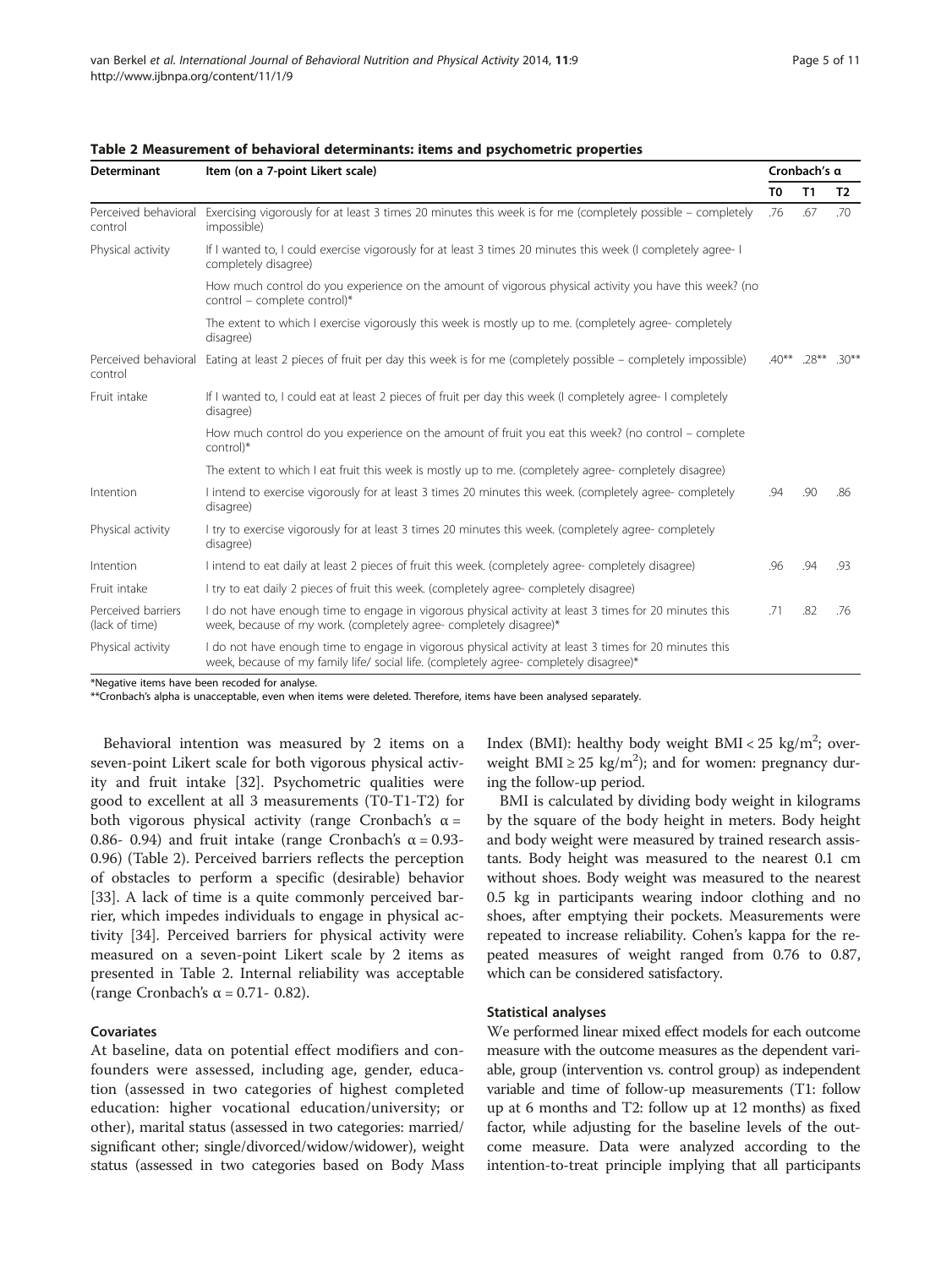were analyzed according to the condition (i.e. intervention or control) using the linear mixed effect models (available case analysis), which uses all available information of all participants to estimate means and covariances, even when the number of measurements per participant through time available is different (which is the case for missing data on one of the follow up measurements). In addition, linear regression analyses with complete cases on T1 and on T2 separately were conducted as sensitivity analysis, to test the robustness of the results of the primary analyses. All statistical analyses were performed using SPSS (Version 20, Chicago, USA). All aforementioned covariates were tested for confounding; a change of 10% in the effect size was considered a relevant confounder. In addition, they were checked for potential effect modification, by adding interaction terms to the regression model. In case of a significant interaction, stratified analyses were performed. A p-level of < 0.05 was considered to indicate statistical significance. All statistical analyses were performed using SPSS (Version 20, Chicago, USA).

## Results

As presented in the flow chart of this study (Figure 1), a total of 257 participants completed the baseline questionnaire and were randomized to the intervention  $(n = 129)$ or control group  $(n = 128)$ . Between October 2010 and November 2011, the follow-up measurements took place. After 6 months, 231 participants completed the questionnaire and after 12 months 233 participants completed the questionnaire. Loss to follow-up after 12 months was 9.1% for the questionnaires and 16% for the accelerometers.

In Table [3,](#page-6-0) the characteristics of the study population are presented. It resulted from chi-square tests and ttests that no significant differences existed between the intervention and control group characteristics at baseline. Both the intervention and the control group consisted mainly of highly educated workers (76.7% and 85.9%, respectively) and of women (63.6% and 71.1%, respectively). The majority of both groups had a healthy body weight  $(BMI < 25 \text{ kg/m}^2, 64.6\% \text{ and } 58.7\%$ , respectively). On average, the intervention group worked 32.7 hours per week, and the control group worked 32.3 hours per week.

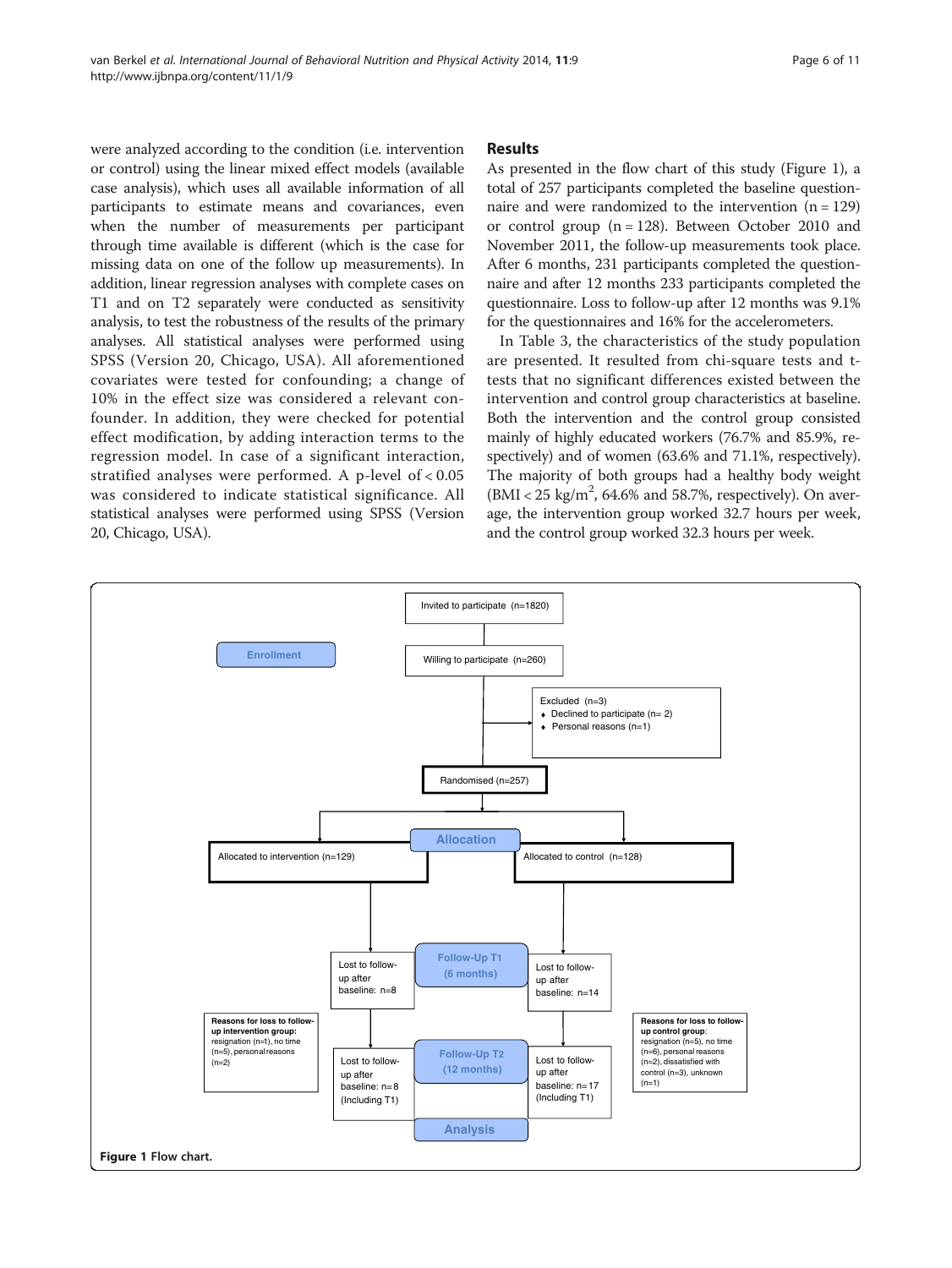<span id="page-6-0"></span>Table 3 Baseline characteristics of the study population  $(n = 257)$ 

|                                                    | Intervention group Control group<br>$(n = 129)$ | $(n = 128)$ |
|----------------------------------------------------|-------------------------------------------------|-------------|
| Gender: Female, %                                  | 63.6                                            | 71.1        |
| Marital status: Married or<br>significant other, % | 81.4                                            | 73.4        |
| Education: Highly educated*, %                     | 76.7                                            | 85.9        |
| Age, years, M(sd)                                  | 46.0(9.4)                                       | 45.1 (9.6)  |
| Contractual working hours per<br>week. M(sd)       | 32.7(5.4)                                       | 32.3(5.5)   |
| Overweight (Body Mass<br>$Index > 25$ .%           | 35.4                                            | 41.3        |

\*Higher vocational education or university.

Table 4 shows means and standard deviations at baseline and follow-up measurements for the targeted lifestyle behaviors and their determinants. All average scores for behavioral determinants were quite low (overall range of averages: 1.3- 3.3), implying favourable scores. The means for perceived behavioral control for vigorous physical activity in leisure time ranged from 2.1 to 2.4 in both groups. Lowest means were scored for the separate items for self-efficacy and controllability of fruit intake (range 1.3-2.0) and highest means were scored for both intention of physical activity as intention of fruit intake (range 2.8-3.3).

Table [5](#page-7-0) shows the results of the primary analyses (linear mixed models) and sensitivity analyses (linear regression models) on lifestyle behaviors and their determinants. As the results of the crude and adjusted analyses did not differ, only the results of the crude analyses are presented. None of the potential confounders appeared to be of relevance in both primary and sensitivity analyses. The primary analyses (intention-to-treat analyses) did not show any effect modification. In the sensitivity analyses (complete case analyses), there was significant effect modification of gender for sedentary behavior at work at 6 months follow-up. From the stratified analyses on gender, it appeared that women

Table 4 Means and standard deviations for lifestyle behaviors and behavioral determinants

| Lifestyle behaviors                                                                                                | Group | T0 M(sd)       | T1 M(sd)       | T2 M(sd)       |
|--------------------------------------------------------------------------------------------------------------------|-------|----------------|----------------|----------------|
| Vigorous physical activity (min/week) (Questionnaire)                                                              |       | 69.2 (122.1)   | 56.4 (104.4)   | 39.4 (125.5)   |
|                                                                                                                    | C     | 46.0 (123.1)   | 33.6 (70.4)    | 22.4 (80.1)    |
| Vigorous physical activity (min/week) (Accelerometer subgroup)                                                     |       | 13.6 (25.8)    | 8.9 (17.0)     | 10.4(19.4)     |
|                                                                                                                    |       | 21.8 (45.5)    | 16.5(26.4)     | 21.3(30.3)     |
| Sedentary behavior at work (min/week)                                                                              |       | 2311.3 (870.5) | 2233.9 (693.0) | 2249.9 (777.5) |
|                                                                                                                    |       | 2295.7 (834.8) | 2068.2 (611.0) | 2212.8 (779.5) |
| Fruit intake (servings/day)                                                                                        |       | 1.9(1.0)       | 2.1(1.0)       | 2.1(1.1)       |
|                                                                                                                    | C     | 1.9(1.1)       | 1.9(1.1)       | 1.9(1.0)       |
| Behavioral determinants*                                                                                           |       |                |                |                |
| Perceived behavioral control for vigorous physical activity                                                        |       | 2.1(1.1)       | 2.4(1.2)       | 2.2(1.1)       |
|                                                                                                                    |       | 2.2(1.3)       | 2.3(1.2)       | 2.2(1.2)       |
| Eating at least 2 pieces of fruit per day this week is for me*                                                     |       | 1.5(1.0)       | 1.5(1.2)       | 1.5(1.1)       |
| (completely possible - completely impossible)                                                                      |       | 2.0(1.5)       | 1.9(1.5)       | 1.6(1.2)       |
| If I wanted to, I could eat at least 2 pieces of fruit per day this week*                                          |       | 1.4(1.2)       | 1.3(0.8)       | 1.4(1.1)       |
| (I completely agree- I completely disagree)                                                                        | C     | 1.4(0.9)       | 1.4(1.0)       | 1.4(1.0)       |
| How much control do you experience on the amount of fruit you eat this week?*<br>(no control - complete control)** |       | 1.6(1.2)       | 1.7(1.4)       | 1.6(1.2)       |
|                                                                                                                    |       | 1.6(1.3)       | 1.4(0.9)       | 1.7(1.3)       |
| The extent to which I eat fruit this week is mostly up to me.*                                                     |       | 1.8(1.8)       | 2.1(2.1)       | 1.7(1.7)       |
| (I completely agree- I completely disagree)                                                                        |       | 1.7(1.6)       | 1.9(2.0)       | 1.9(1.8)       |
| Intention for vigorous physical activity                                                                           |       | 2.8(2.0)       | 3.2(2.0)       | 2.8(2.2)       |
|                                                                                                                    | C     | 3.2(2.3)       | 3.3(2.3)       | 3.0(2.3)       |
| Intention for fruit intake                                                                                         |       | 2.9(2.0)       | 2.7(2.0)       | 2.7(2.0)       |
|                                                                                                                    | C     | 3.1(2.2)       | 3.1(2.3)       | 3.1(2.2)       |
| Perceived barriers for vigorous physical activity**                                                                |       | 2.4(1.7)       | 2.5(1.8)       | 2.4(1.7)       |
|                                                                                                                    | C     | 2.5(1.8)       | 2.6(1.8)       | 2.4(1.7)       |

I= Intervention C=Control, \*items were analyzed separately due to unacceptable cronbach's alpha for the entire scale, \*\*negative items have been recoded for analyses.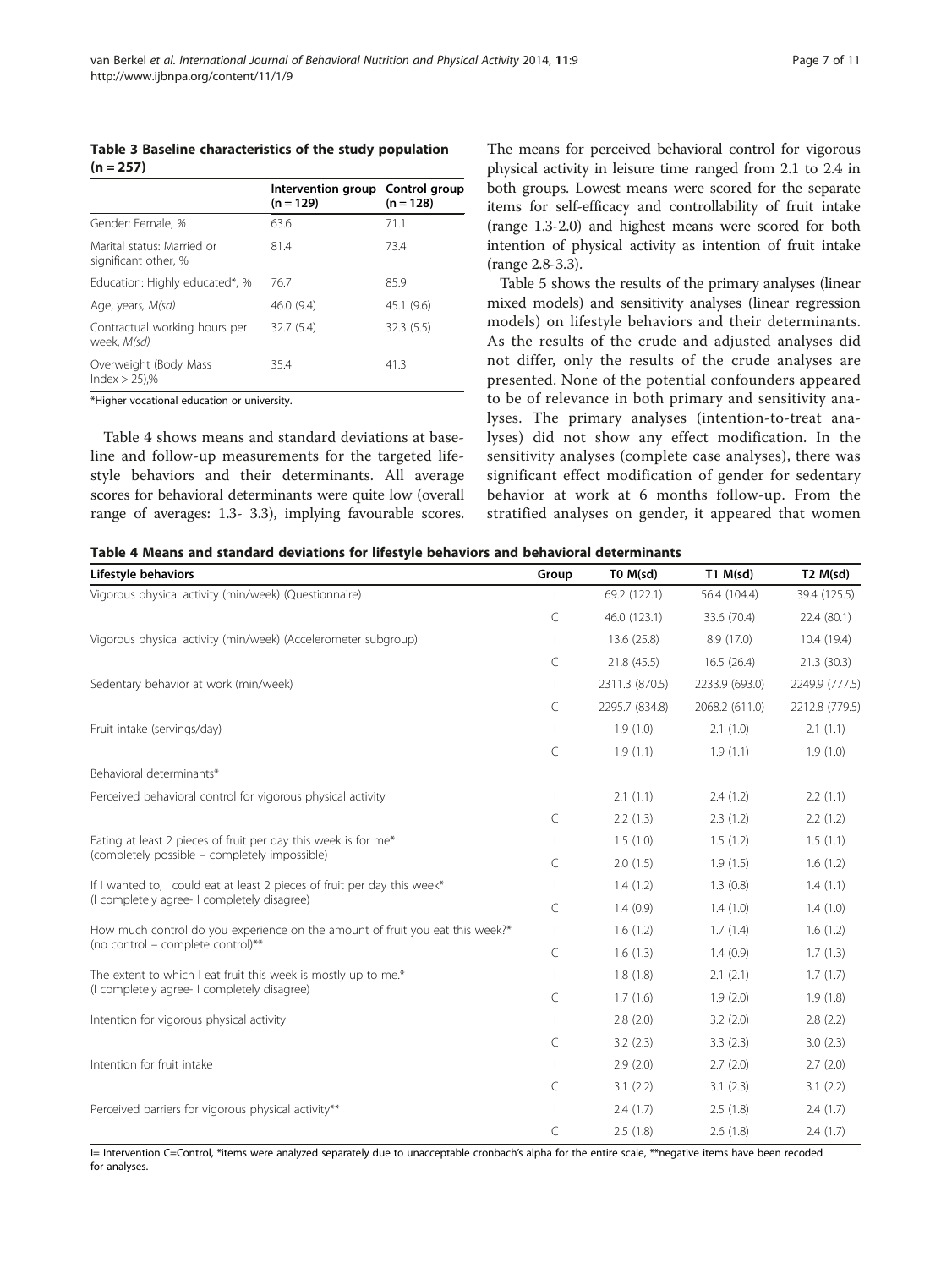## <span id="page-7-0"></span>Table 5 Intervention effects resulting from the primary analyses (linear mixed effect models) and sensitivity analyses (linear regression models) on lifestyle behaviors, and behavioral determinants after 6 (T1) and 12 months (T2), corrected for baseline (T0)

| <b>Primary analyses</b>                                                                                        | T1                   |       |                    | T <sub>2</sub>       |      |                    |
|----------------------------------------------------------------------------------------------------------------|----------------------|-------|--------------------|----------------------|------|--------------------|
|                                                                                                                | <b>Fixed effects</b> | P     | 95%CI              | <b>Fixed effects</b> | P    | 95%CI              |
| Lifestyle behaviors                                                                                            |                      |       |                    |                      |      |                    |
| Vigorous physical activity (min/week) (Questionnaire)                                                          | 17.00                | 0.11  | $-3.96 - 37.96$    | $-5.75$              | 0.71 | $-35.73 - 24.23$   |
| Vigorous physical activity (min/week) (Accelerometer)                                                          | $-1.07$              | 0.69  | $-6.35 - 4.21$     | $-2.93$              | 0.46 | $-10.86 - 5.00$    |
| Sedentary behavior at work (min/week)                                                                          | $-12.87$             | 0.86  | $-153.01 - 127.27$ | $-113.45$            | 0.26 | $-312.77 - 85.86$  |
| Fruit intake (servings/day)                                                                                    | 0.03                 | 0.70  | $-0.13 - 0.19$     | $-0.02$              | 0.86 | $-0.25 - 0.20$     |
| Behavioral determinants***                                                                                     |                      |       |                    |                      |      |                    |
| Perceived behavioral control for vigorous physical activity                                                    | 0.19                 | 0.09  | $-0.03 - 0.42$     | $-0.09$              | 0.54 | $-0.41 - 0.22$     |
| Eating at least 2 pieces of fruit per day this week is for me<br>(completely possible- completely impossible)* | 0.01                 | 0.91  | $-0.24 - 0.27$     | 0.20                 | 0.27 | $-0.16 - 0.56$     |
| If I wanted to, I could eat at least 2 pieces of fruit per day this week*                                      | $-0.09$              | 0.40  | $-0.31 - 0.13$     | 0.13                 | 0.39 | $-0.17 - 0.45$     |
| How much control do you experience on the amount of fruit you<br>eat this week?*,**                            | 0.07                 | 0.64  | $-0.21 - 0.35$     | $-0.30$              | 0.14 | $-0.71 - 0.10$     |
| The extent to which I eat fruit this week is mostly up to me.*                                                 | 0.30                 | 0.20  | $-0.16 - 0.76$     | $-0.27$              | 0.42 | $-0.92 - 0.39$     |
| Intention for vigorous physical activity                                                                       | 0.29                 | 0.182 | $-0.13 - 0.71$     | $-0.01$              | 0.96 | $-0.62 - 0.59$     |
| Intention for fruit intake                                                                                     | $-0.01$              | 0.94  | $-0.36 - 0.34$     | 0.07                 | 0.79 | $-0.43 - 0.57$     |
| Perceived barriers (lack of time) Physical activity**                                                          | 0.12                 | 0.70  | $-0.21 - 0.45$     | 0.06                 | 0.82 | $-0.42 - 0.53$     |
| Sensitivity analyses                                                                                           | T1                   |       |                    | T <sub>2</sub>       |      |                    |
|                                                                                                                | b                    | P     | 95%CI              | $\mathbf b$          | P    | 95% CI             |
| Lifestyle behaviors                                                                                            |                      |       |                    |                      |      |                    |
| Vigorous physical activity (min/week) (Questionnaire)                                                          | 14.74                | 0.16  | $-6.07 - 35.54$    | 8.28                 | 0.52 | $-16.90 - 33.47$   |
| Vigorous physical activity (min/week) (Accelerometer)                                                          | $-6.21$              | 0.19  | $-15.47 - 3.06$    | $-8.49$              | 0.10 | $-18.52 - 1.54$    |
| Sedentary behavior at work (min/week)                                                                          | 146.87               | 0.07  | $-13.75 - 307.49$  | 28.75                | 0.77 | $-164.33 - 221.83$ |
| Fruit intake (servings/day)                                                                                    | 0.14                 | 0.13  | $-0.04 - 0.31$     | 0.15                 | 0.16 | $-0.06 - 0.37$     |
| Behavioral determinants***                                                                                     |                      |       |                    |                      |      |                    |
| Perceived behavioral control for vigorous physical activity                                                    | 0.18                 | 0.21  | $-0.10 - 0.45$     | 0.10                 | 0.47 | $-0.16 - 0.35$     |
| Eating at least 2 pieces of fruit per day this week is for me<br>(completely possible- completely impossible)* | $-0.05$              | 0.77  | $-0.36 - 0.26$     | 0.07                 | 0.63 | $-0.21 - 0.34$     |
| If I wanted to, I could eat at least 2 pieces of fruit per day this week*                                      | $-0.11$              | 0.37  | $-0.34 - 0.13$     | 0.03                 | 0.84 | $-0.25 - 0.31$     |
| How much control do you experience on the amount of fruit you<br>eat this week?*,**                            | 0.30                 | 0.06  | $-0.01 - 0.60$     | $-0.01$              | 0.95 | $-0.34 - 0.32$     |
| The extent to which I eat fruit this week is mostly up to me.*                                                 | 0.18                 | 0.51  | $-0.35 - 0.71$     | 0.08                 | 0.73 | $-0.55 - 0.38$     |
| Intention for vigorous physical activity                                                                       | 0.06                 | 0.82  | $-0.44 - 0.55$     | 0.08                 | 0.75 | $-0.40 - 0.55$     |
| Intention for fruit intake                                                                                     | $-0.36$              | 0.13  | $-0.82 - 0.11$     | $-0.30$              | 0.18 | $-0.75 - 0.14$     |
| Perceived barriers (lack of time)Physical activity**                                                           | $-0.04$              | 0.86  | $-0.48 - 0.40$     | 0.02                 | 0.95 | $-0.39 - 0.42$     |

CI= Confidence Interval \*items were analyzed separately due to unacceptable cronbach's alpha for the entire scale , \*\*negative items have been recoded for analyses, \*\*\*on 7-point Likertscale, with lower scores representing more favorable determinant.

in the control group sat 246 minutes per week less than women in the intervention group. There were no significant differences for men. No significant effects  $(p > 0.05)$  of the intervention were observed for the other lifestyle behaviors and behavioral determinants after 6 and 12 months.

## **Discussion**

This study did not show an effect of a worksite mindfulnessbased multi-component intervention on vigorous physical activity, fruit intake and behavioral determinants after 6 and 12 months. A significant interaction effect was found for gender and sedentary behavior at work, which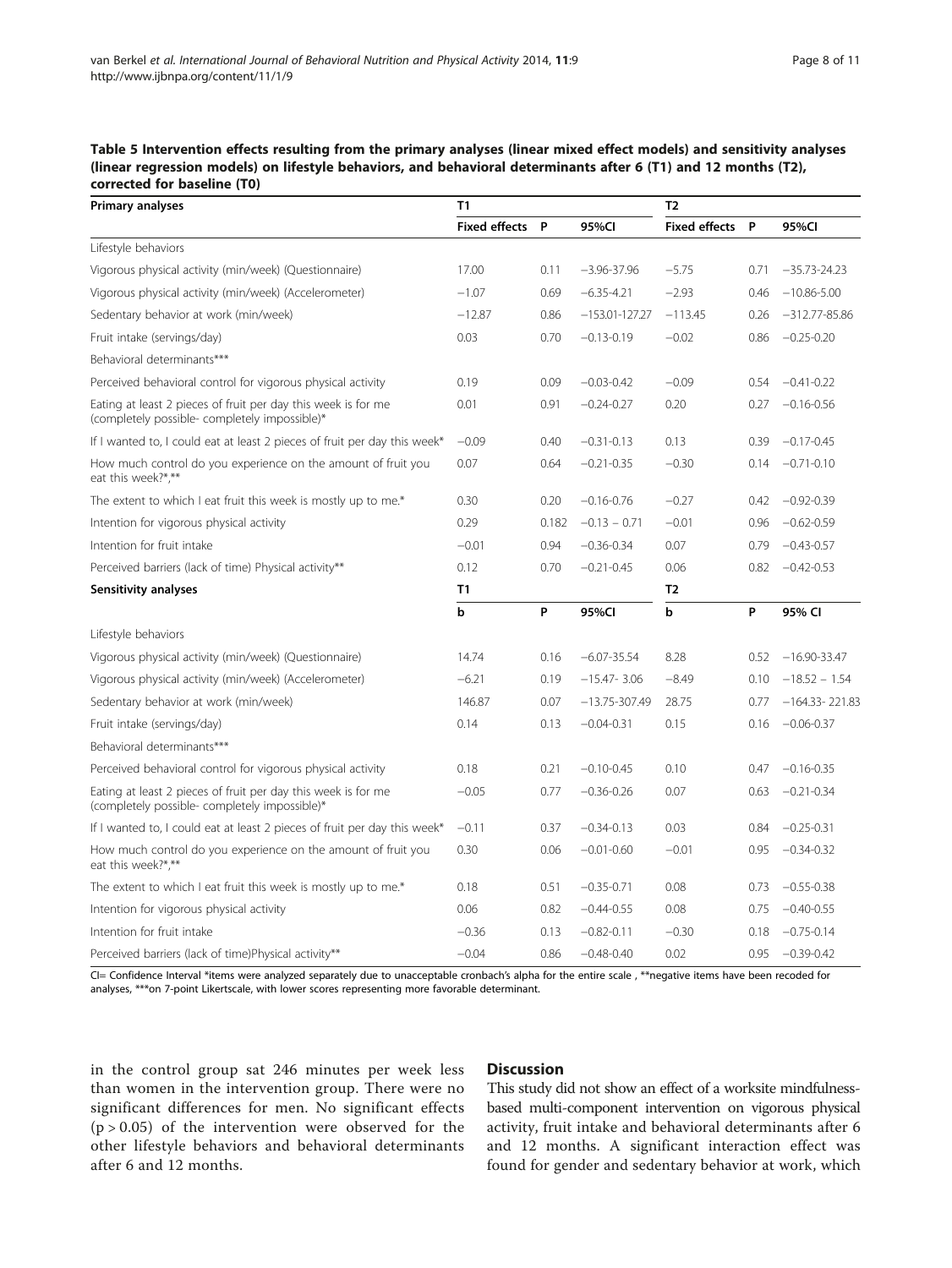had decreased significantly in women in the control group after 6 months. After 12 months there were no differences in sedentary behavior at work between women in intervention and control group.

A possible explanation for not finding the expected effects could be that we aimed at stimulating healthy behavior in a population without specific risks. Previous research on the effectiveness of mindfulness training on lifestyle behavior had study populations that were obese or overweight [\[18,](#page-9-0)[19,21](#page-10-0)]. It might be that the mindfulness training as under study is less effective in populations not at risk, i.e. with a healthy body weight. In other words, it might be that ceiling effects occurred. This does however not imply that mindfulness is not effective among this group, but that another type, intensity and duration of a mindfulness intervention might be effective. Due to lack of studies to the effect of mindfulness among relatively healthy persons, future research is relevant from a population health approach. Serious health consequences (such as all-cause mortality) associated with body weight, usually start with a BMI higher than 30 [[35](#page-10-0)]. Our study population consisted of very few participants with a BMI higher than 30, which made itimpossible to perform a subgroup analysis to explore the effectiveness in a high risk subgroup.

Another possibility of ceiling effects might have occurred in the behavioral determinants.Although the targeted lifestyle behaviors were selected on their room for improvement (for example, 60.1% of the study population did not engage in vigorous physical activity at baseline at all; and the recommended target of 2 pieces of fruit per day was not the average consumption at baseline [\[15\]](#page-9-0)), it appeared that the scores on the key determinants were already close to optimal. This implies that there was no room for improvement (so-called ceilingeffect), even though the corresponding behaviors seem susceptible to change. It might be that the measurement of the determinants was not sensitive enough to distinguish small changes, which was especially important since the population under study was relatively healthy.

Next to the aforementioned explanations, the timing of the measurements could also be relevant to explain the lack of effect. Other studies evaluating the effectiveness of mindfulness based interventions on lifestyle behaviors and weight-related outcomes found effects at the immediate follow-up measurement, that is immediately after the training [[18,](#page-9-0)[19,21](#page-10-0)]. Both Tapper and colleagues and Van Dalen and colleagues found reduced effects at the follow-up measurement at 6 months and 3 months respectively [[18,](#page-9-0)[19\]](#page-10-0). Kearny and colleagues [[36](#page-10-0)], however, did not find any effects at their follow-up measurement of 4 months. It might be that the effects of the mindfulness training component in our intervention wore of before our first follow-up measurement

took place, after the total intervention duration of 6 months.

To enhance fruit intake, participants in our intervention were offered free fruit at the workplace. This fruit was offered during the whole intervention period of six months. In contrast to our findings, other interventions showed significant effects on fruit intake following offering free fruit during 6 months [\[37](#page-10-0)]. Despite this, the fruit was well appreciated by the participants and the reach among participants was reasonably good (69%) [[38](#page-10-0)]. Possibly, the participants who made use of the fruit at the workplace, were the ones who already ate fruit before the intervention and now ate the provided fruit instead of bringing their own.

The difference in effect modification between the primary analyses and the sensitivity analyses for sedentary behavior at work after 6 months is probably caused by the difference in handling missing data. The primary analyses concerned intention-to-treat analyses, whereas the sensitivity analysis concerned complete-case-analyses. For the sedentary behavior at work questions, there were relatively more missing values than for the other questions (T1: 18% missing and T2: 19% missing). Therefore, we believe that the effect modification for gender we found in the sensitivity analyses was a Type 1 error, especially given the number of analyses performed. In addition, the use of a questionnaire that had not been validated, though more often used in worksite health promotion intervention studies, may have contributed to less reliable findings. Therefore, the results should be interpreted with caution.

## Strengths and limitations

The major strength of this study is that it is the first study to examine the effectiveness of a worksite mindfulnessbased intervention targeting lifestyle behaviors in a randomized controlled trial design, which is the most reliable design for intervention studies. Second, the number of participants is quite large compared to other studies on the efficacy of mindfulness interventions on lifestyle behaviors, overweight and obesity (range  $n = 12-84$ ) [[18](#page-9-0),[19,21](#page-10-0),[36,39](#page-10-0)]. In addition, the duration of follow-up was 12 months. Long term effectiveness is especially important for interventions aimed at behavioral change, since sustaining a changed behavioral pattern is difficult, especially for weight maintenance [\[40](#page-10-0)]. Another strength, is that the intervention was tailored for the target population. In addition, loss to follow-up was very limited (less than 10%). A last strength, is that we measured physical activity objectively using accelerometers in a subgroup in addition to subjectively using a questionnaire.

A first limitation of this study, is the lack of an immediate post-intervention measurement of the program component mindfulness training. Long term effects are relevant, but when an immediate effect is present, this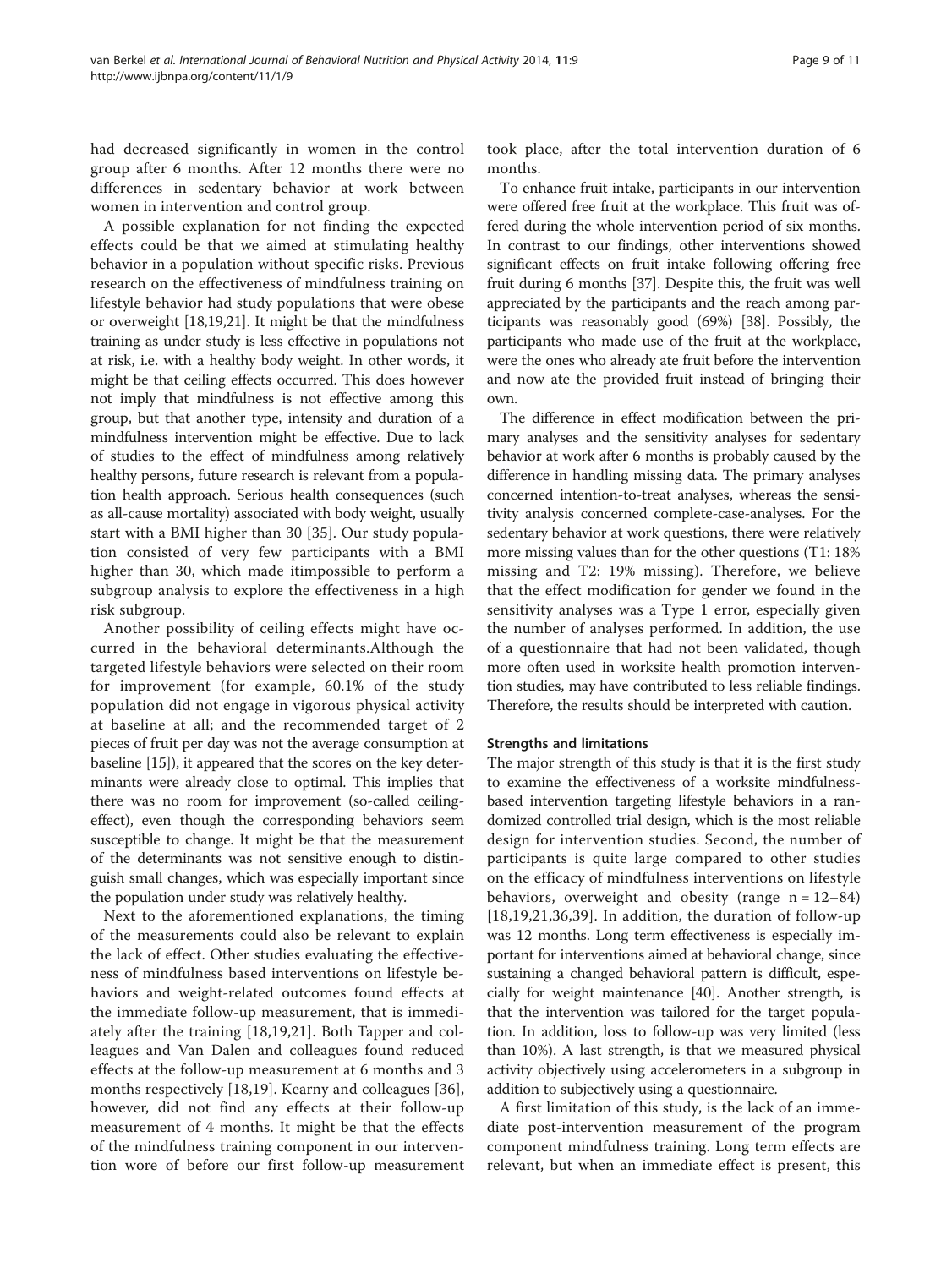<span id="page-9-0"></span>implies that the maintenance of the direct effects deserve attention, rather than focussing on changing the

intervention component itself. Another limitation of this study - given the complexity of overweight and obesity- is that environmental factors at the participating research institutes have not been taken into account. A meta-analytic review showed that worksite physical activity and dietary interventions containing an environmental component were more effective than individual interventions [\[41\]](#page-10-0). Examples of an environmental component are a construction design where the stairs are more easily to find then elevators, sit-stand work stations, or standing meeting facilities.

## Implications for research and practice

For the future development of worksite health promotion interventions, it is recommended to assess the selected key determinants on the potential for improvement among the study population, next to the potential effects of selected behaviors. Furthermore, it is recommended for multicomponent intervention studies to perform intermediate measurement, that is, after a single component, to gain insight in the possible attrition of effects, if present.

This study aiming at health promotion for all workers at two research institutes did not show any effects. For future mindfulness research, intervention aims besides the cognitive dimension of lifestyle behavior could be explored. Given the complexity of overweight and obesity, it is recommended for worksite health promotion to also address other dimensions and combine environmental and individual components in an intervention. In addition, it is recommended to develop and validate a reliable questionnaire to measure sedentary behavior at work, which to date does not yet exist.

### Conclusion

This study did not show effects of a worksite mindfulness based intervention on vigorous physical activity, fruit intake and behavioral determinants after 6 and 12 months among a group of relatively highly educated workers. Thereby, the results do not support the implementation of the mindfulness intervention as evaluated in this study among this group.

#### Competing interests

The authors declare that they have no competing interests.

#### Authors' contributions

All authors contributed to the conceptual design of the study and intellectual input into the design of this paper. JvB performed data collection, analysed data and drafted the manuscript. All authors contributed to the writing of the manuscript. All authors read and approved the final manuscript.

#### Acknowledgements

This project is part of a research intervention "Vitality In Practice", which is financed by Fonds Nuts Ohra (Nuts Ohra Foundation).

The authors wish to thank Rosan Oostveen and Henrike van der Does for their help with collecting the data.

#### Author details

<sup>1</sup>Department of Public and Occupational Health - EMGO Institute for Health and Care Research, VU University Medical Center, van der Boechorststraat 7, 1081 BT, Amsterdam, the Netherlands. <sup>2</sup>Body@Work, Research Center on Physical Activity, Work and Health, TNO-VU University Medical Center, Amsterdam, the Netherlands. <sup>3</sup>Department of Work and Employment, TNC Quality of Life, Hoofddorp, the Netherlands.

#### Received: 24 June 2013 Accepted: 21 January 2014 Published: 27 January 2014

#### Reference

- 1. Guh DP, Zhang W, Bansback N, Amarsi Z, Birmingham CL, Anis AH: The incidence of co-morbidities related to obesity and overweight: a systematic review and meta-analysis. BMC Public Health 2009, 9:88.
- 2. WHO: The global burden of disease: 2004 update. Geneva: WHO press; 2008.
- 3. Seidell JC: Societal and personal costs of obesity. Exp Clin Endocrinol Diabetes 1998, 106(Suppl 2):7–9.
- 4. Yach D, Stuckler D, Brownell KD: Epidemiologic and economic consequences of the global epidemics of obesity and diabetes. Nat Med 2006, 12:62–66.
- 5. Hertz RP, Unger AN, McDonald M, Lustik MB, Bidulph-Krentar J: The impact of obesity on work limitations and cardiovascular risk factors in the U.S. workforce. J Occup Environ Med 2004, 46:1196–1203.
- 6. Pronk NP, Martinson B, Kessler RC, Beck AL, Simon GE, Wang P: The association between work performance and physical activity, cardiorespiratory fitness, and obesity. J Occup Environ Med 2004, 46:19–25.
- 7. Neovius K, Johansson K, Kark M, Neovius M: Obesity status and sick leave: a systematic review. Obes Rev 2009, 10:17–27.
- 8. Van Duyvenbode DC, Hoozemans MJ, van Poppel MN, Proper KI: The relationship between overweight and obesity, and sick leave: a systematic review. Int J Obes (Lond) 2009, 33:807–816.
- 9. Neovius K, Johansson K, Rossner S, Neovius M: Disability pension, employment and obesity status: a systematic review. Obes Rev 2008, 9:572–581.
- 10. Hill JO: Understanding and addressing the epidemic of obesity: an energy balance perspective. Endocr Rev 2006, 27:750–761.
- 11. Proper KI, Cerin E, Brown WJ, Owen N: Sitting time and socio-economic differences in overweight and obesity. Int J Obes (Lond) 2007, 31:169-176.
- 12. Proper KI, Koning M, van der Beek AJ, Hildebrandt VH, Bosscher RJ, van MW: The effectiveness of worksite physical activity programs on physical activity, physical fitness, and health. Clin J Sport Med 2003, 13:106–117.
- 13. Vuillemin A, Rostami C, Maes L, Van CE, Van Lenthe FJ, Brug J, De Bourdeaudhuij I, Oppert JM JM: Worksite physical activity interventions and obesity: a review of European studies (the HOPE project). Obes Facts 2011, 4:479–488.
- 14. Maes L, Van CE, Van LW, Spittaels H, De PE, Oppert JM, Van Lenthe FJ, Brug J, De Bourdeaudhuij I: Effectiveness of workplace interventions in Europe promoting healthy eating: a systematic review. Eur J Public Health 2012, 22:677–683.
- 15. Owen N, Sugiyama T, Eakin EE, Gardiner PA, Tremblay MS, Sallis JF: Adults' sedentary behavior determinants and interventions. Am J Prev Med 2011, 41:189–196.
- 16. Barrington WE, Ceballos RM, Bishop SK, McGregor BA, Beresford SA: Perceived stress, behavior, and body mass index among adults participating in a worksite obesity prevention program, Seattle, 2005–2007. Prev Chronic Dis 2012, 9:E152.
- 17. Chatzisarantis NL, Hagger MS: Mindfulness and the intention-behavior relationship within the theory of planned behavior. Pers Soc Psychol Bull 2007, 33:663–676.
- 18. Dalen J, Smith BW, Shelley BM, Sloan AL, Leahigh L, Begay D: Pilot study: mindful eating and living (MEAL): weight, eating behavior, and psychological outcomes associated with a mindfulness-based intervention for people with obesity. Complement Ther Med 2010, 18:260–264.